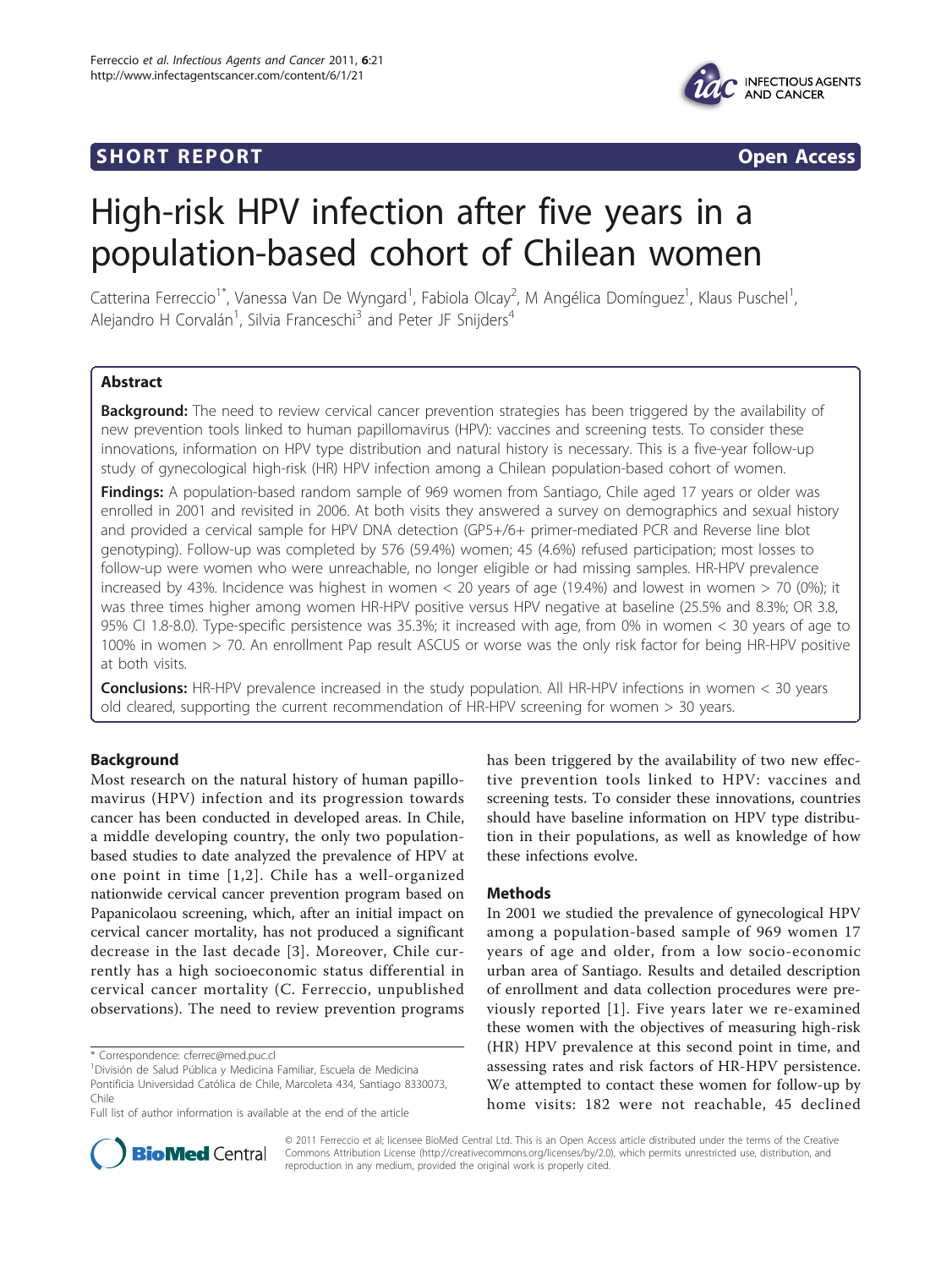participation, 22 were no longer eligible (pregnancy, hysterectomy, recent surgery, death) and 144 were excluded due to missing cervical samples. Therefore, data for the present analysis was available for 576 women (59.4%). At enrollment and follow-up, participants signed an informed consent form and completed a questionnaire on demographic and behavioral characteristics.

Participants attended a health center where a midwife collected cervical samples for HPV testing. An Ayre spatula was used to obtain exfoliated cervical cells and then placed in a tube with PBS; additionally, a spatula and cytobrush used for a Pap smear obtained at the same visit were washed in this tube. In both 2001 and 2006, HPV DNA testing was performed at the Department of Pathology of the VU University Medical Center in Amsterdam, the Netherlands. Specimens were tested for the presence of HPV DNA using a GP5+/6+ primer-mediated PCR and enzyme immune assay. Reverse line blot genotyping was used to type for 44 HPV genotypes, 14 HR-HPV (16, 18, 31, 33, 35, 39, 45, 51, 52, 56, 58, 59, 66, 68) [[4\]](#page-4-0).

Multivariate comparison of participants and non-participants in the follow-up examination was performed using logistic regression to identify predictors of participation. Prevalence of HR-HPV infection in 2001 and 2006 was compared, using prevalence rate ratios. Risk factors for HR-HPV incidence and persistence (age, marital status, schooling, number of children, age of first sexual intercourse, lifetime number of sexual partners, high-risk sexual partner, condom use, history of sexually transmitted disease, hormonal contraception, smoking, history of previous Pap tests, and an abnormal baseline Pap test) were examined with univariate analysis; variables significant at P value < 0.2 were then entered in multivariate models. Sexual behavioral changes in the study period were explored as risk factors for HR-HPV incidence. Statistical analyses were performed using SPSS version 17 for Windows.

## Results

Sociodemographic characteristics of the study sample are presented in Table [1.](#page-2-0) Because it was not initially designed as a prospective study, we could only recontact 59% of the original cohort; losses to follow-up were mainly due to changes in address (182) or loss of cervical samples (144). Among participants in the follow-up study, lower schooling and never using a condom were significantly higher in multivariate analysis (OR 1.94, 95% CI 1.2-3.2 and OR 2.00, 95% CI 1.0-3.9 respectively).

The HR-HPV infections identified in the participants at baseline and follow-up are presented in Table [2.](#page-3-0) HR-HPV infection increased by 43%, from 8.8% to 12.7%. HPV16 prevalence did not change markedly in the period (2.1% - 3.3%); the largest increase of a particular HR-HPV genotype was for HPV18 (0.5% to 2.8%),

which became the second most common HR-HPV in 2006 (fifth in 2001).

Prevalence, incidence and persistence of HR-HPV infections according to baseline age groups are presented in Table [3.](#page-3-0) In both years, HPV prevalence followed a U-curve, being highest at ages under 20 years (13.9% - 19.4%) and over 70 years (16.7% - 16.7%). Incidence was highest in women under 20 years old (19.4%) and lowest in women over 70 years old (0%). Incidence of new HR-HPV among women HR-HPV positive at baseline was three times higher (25.5%) than among women HPV negative at baseline (8.3%) (OR 3.8, 95% CI 1.8-8.0). In univariate analysis, baseline characteristics significantly associated with acquiring new HR-HPV types ( $n = 59$ ), using women who did not acquire a HR-HPV ( $n = 517$ ) as referent, were being younger than 30 years and not having a previous Pap test (Table [1](#page-2-0)); only the latter remained significant in multivariate analysis (OR 0.36, 95% CI 0.15-0.88). Some behavioral changes in the study period were associated with acquiring a new HR-HPV, however they did not reach statistical significance: becoming single or separated (OR 1.61, 95% CI 0.75-3.45), having new sexual partners (OR 1.12, 95% CI 0.46-2.74), having a new high-risk sexual partner (OR 1.38, 95% CI 0.50-3.77) and beginning smoking (OR 1.63, 95% CI 0.54-4.89).

Of the 576 participants, 27 (4.7%) tested positive for any HR-HPV (regardless of type) both years and 427 (74.1%) were HPV negative both years. In univariate analysis, baseline characteristics associated with nontype-specific HR-HPV persistence, using women who remained HR-HPV negative as referent, were low schooling (OR 2.76, 95% CI 1.02-7.43) and an abnormal baseline Pap test (OR 12.55, 95% CI 3.30-47.71); however, only the later remained significant in multivariate analysis (OR 10.73, 95% CI 2.75-41.95).

HR-HPV type-specific persistence was 35.3%. All typespecific persistence occurred in women older than 30 years of age, increasing from 33.3% in women 31-40 years old to 100% in women over 70 years old. Additionally, a significant association with type-specific HR-HPV persistence ( $n = 18$ ), in comparison with women who cleared a HR-HPV infection ( $n = 33$ ), was observed with low schooling (Table [1](#page-2-0)); however, this did not reach statistical significance in multivariate analysis. We did not identify significant differences in persistence rates among different HR-HPV types: 5 out of 15 (33.3%) HPV 16/18 infections persisted, compared with 13 out of 44 (29.5%) other HR-HPV infections.

## **Discussion**

Reasons for the increase in HR-HPV infection are unclear, especially since the increase in age of the study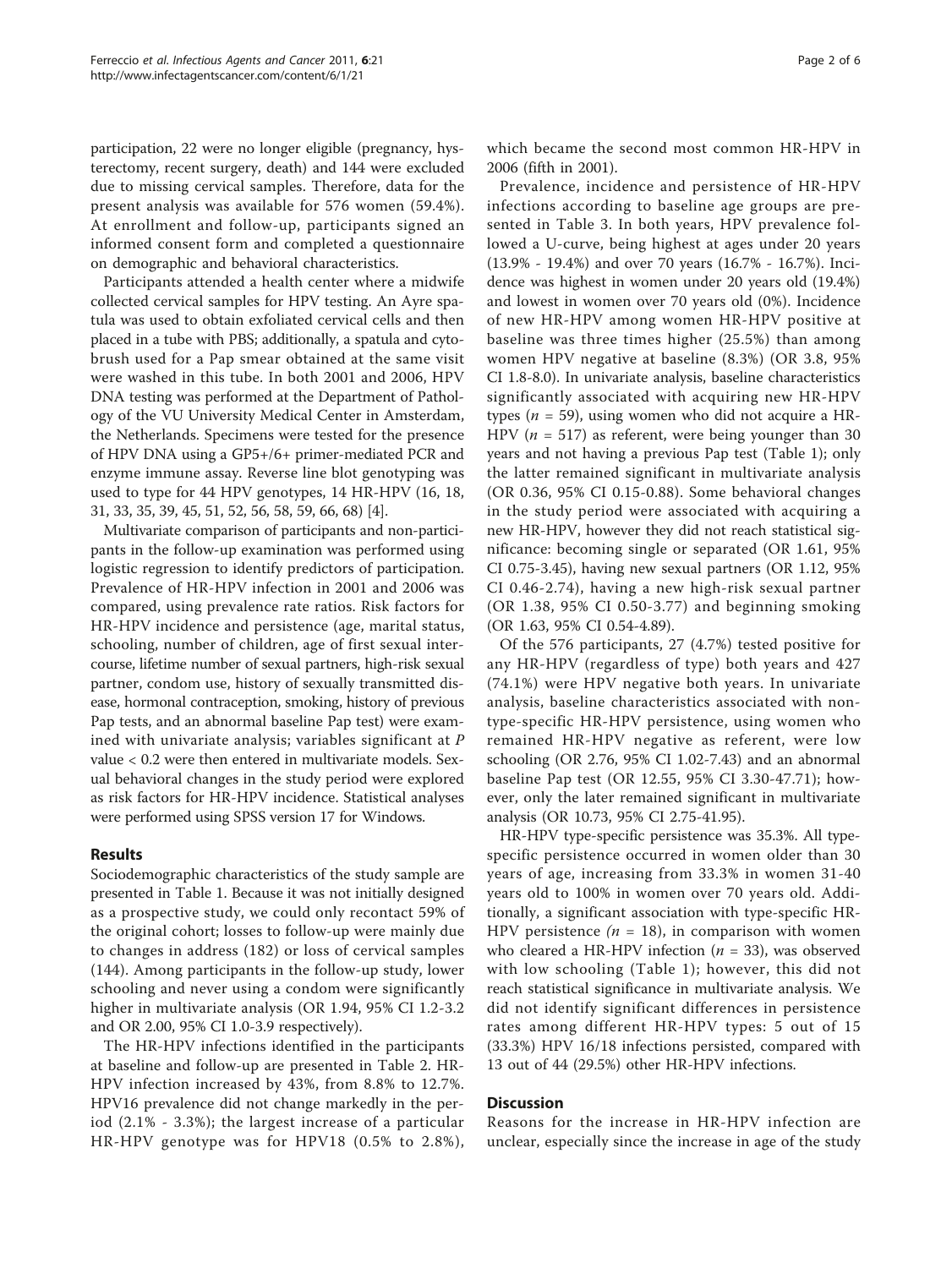| Characteristic at enrollment in 2001          | Category                 | Participation in follow-up study |                 |              | HR-HPV infection outcome (Univariate) |                     |  |
|-----------------------------------------------|--------------------------|----------------------------------|-----------------|--------------|---------------------------------------|---------------------|--|
|                                               |                          | Enrolled 2001                    | Followed 2006   | Multivariate | <b>Type-specific Persistence</b>      | Incidence           |  |
|                                               |                          | $(n = 969)^{*}$                  | $(n = 576)^{*}$ | P value      | OR (95% CI)**                         | OR (95% CI)***      |  |
| Age                                           | < 30 years old           | 23.4                             | 19.8            | 0.813        | Inf                                   | $2.11(1.17-3.80)$   |  |
| Marital Status                                | Single/separated/widowed | 24.4                             | 20.7            | 0.169        | $0.18(0.02 - 1.61)$                   | $0.40(0.17-0.97)$   |  |
| Schooling                                     | $\leq 8$ years           | 58.5                             | 61.6            | 0.011        | 5.00 (1.21-20.69)                     | $1.24(0.70-2.19)$   |  |
| N° of Children                                | $\geq$ 3                 | 55.8                             | 59.3            | 0.077        | $1.44(0.43 - 4.85)$                   | $0.74(0.43-1.28)$   |  |
| Age First Sexual Intercourse                  | $\leq$ 16 years old      | 36.0                             | 35.8            | 0.681        | $0.68$ $(0.21 - 2.17)$                | $1.36(0.79-2.36)$   |  |
| Lifetime Sexual Partners                      | >1                       | 39.6                             | 36.0            | 0.701        | $0.74(0.23-2.34)$                     | $0.78(0.43-1.41)$   |  |
| Current High-risk Sexual Partner <sup>a</sup> | Yes                      | 31.0                             | 29.8            | 0.311        | 1.93 (0.49-7.61)                      | $0.60(0.27-1.35)$   |  |
| Condom Use                                    | Never                    | 84.0                             | 85.5            | 0.045        | $0.18(0.02 - 2.16)$                   | $0.90(0.41 - 2.01)$ |  |
| History of STD <sup>b</sup>                   | Yes                      | 3.8                              | 4.2             | 0.222        | 1.88 (0.11-32.01)                     | $0.36$ (0.05-2.75)  |  |
| Current Hormonal Contraception                | Yes                      | 12.0                             | 13.3            | 0.733        | $0.39(0.10-1.54)$                     | $1.33(0.75-2.38)$   |  |
| Current Smoker                                | Yes                      | 40.5                             | 38.5            | 0.427        | $0.47(0.14-1.55)$                     | $0.74(0.42-1.31)$   |  |
| Previous Pap Test                             | No                       | 21.2                             | 17.0            | 0.7          | 14.35 (0.78-262.64)                   | 1.97 (1.06-3.67)    |  |
| Abnormal Baseline Pap <sup>c</sup>            | Yes                      | 3.8                              | 3.7             | 0.904        | $0.32(0.06-1.68)$                     | $0.92(0.21 - 4.05)$ |  |
| Baseline HPV Status                           | HR-HPV positive          | 9.6                              | 8.9             | 0.999        |                                       | 3.56 (1.77-7.16)    |  |

<span id="page-2-0"></span>Table 1 Baseline characteristics associated with participation in follow-up study and with high-risk HPV infection outcome

\* values presented as percentages.

\*\* referent: women who in 2006 had cleared a HR-HPV genotype present in 2001.

\*\*\* referent: women who did not acquire a new HR-HPV genotype in 2006.

<sup>a</sup> partner had sex with other women during their relationship or ever had sex with prostitute.

<sup>b</sup> sexually transmitted disease.

<sup>c</sup> ASCUS or worse.

Bold: statistically significant at P value < 0.05.

Inf: infinite odds ratio since the characteristic was present in 0% of cases; thus the CI is incalculable.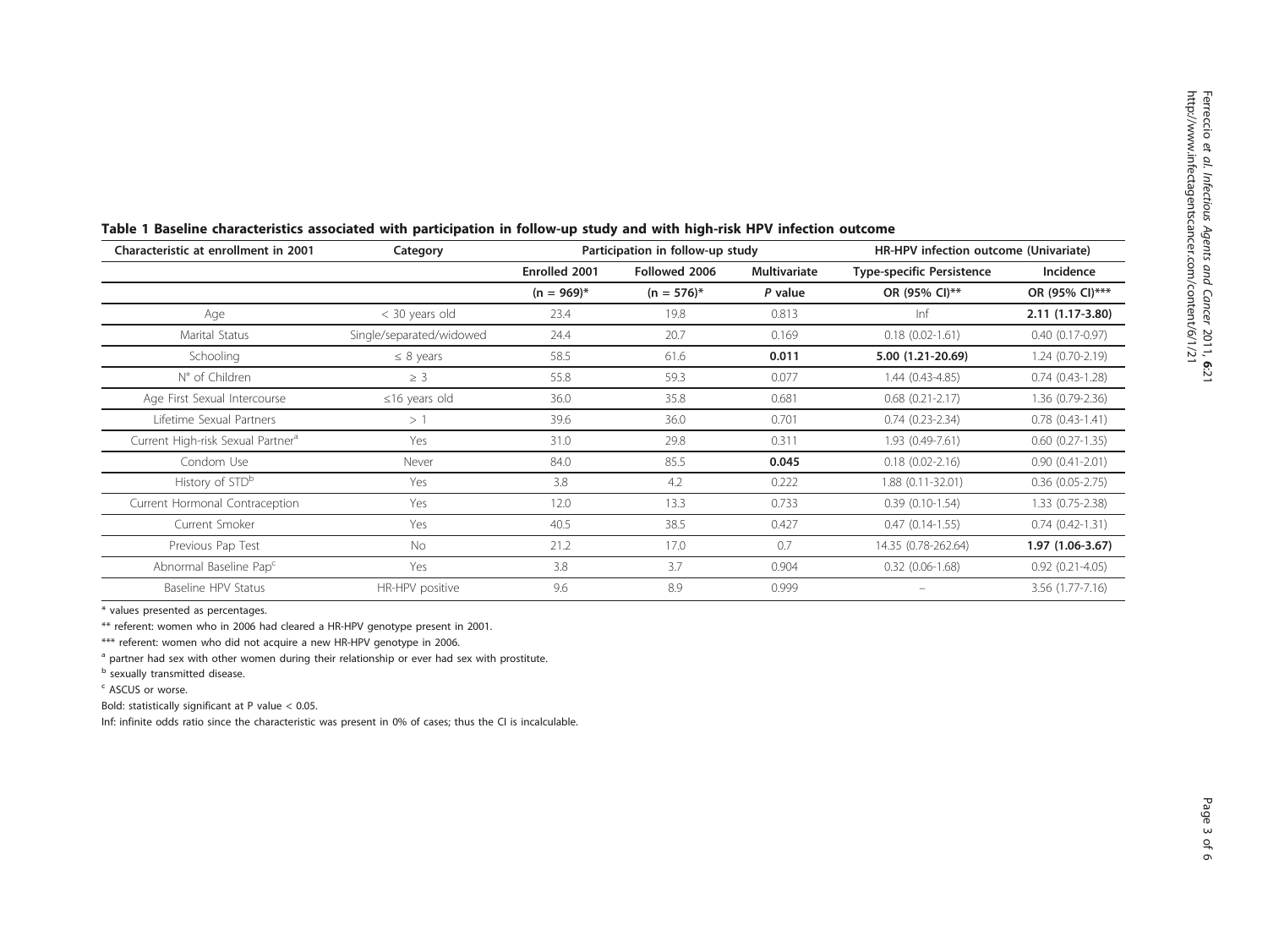<span id="page-3-0"></span>Table 2 High-risk HPV infections in a cohort of 576 women - Santiago, Chile

| HR-HPV type   | 2001           |      | 2006     |      |           | Prevalence Rate Ratio |
|---------------|----------------|------|----------|------|-----------|-----------------------|
|               | women          | $\%$ | women    | %    | 2006/2001 | 95% CI                |
| Any HR-HPV    | 51             | 8.8  | 73       | 12.7 | 1.4       | $1.02 - 2.01$         |
| <b>HPV 16</b> | 12             | 2.1  | 19       | 3.3  | 1.6       | $0.78 - 3.23$         |
| <b>HPV 18</b> | 3              | 0.5  | 16       | 2.8  | 5.3       | 1.56 - 18.20          |
| <b>HPV 31</b> | 8              | 1.4  | 5        | 0.9  | 0.6       | $0.21 - 1.90$         |
| <b>HPV 33</b> | 2              | 0.4  | 1        | 0.2  | 0.5       | $0.05 - 5.50$         |
| <b>HPV 35</b> | $\mathfrak{D}$ | 0.4  | 3        | 0.5  | 1.5       | $0.25 - 8.94$         |
| <b>HPV 39</b> | 4              | 0.7  | 8        | 1.4  | 2.0       | $0.61 - 6.61$         |
| <b>HPV 45</b> | 3              | 0.5  | 10       | 1.7  | 3.3       | $0.92 - 12.05$        |
| <b>HPV 51</b> | 1              | 0.2  | 5        | 0.9  | 5.0       | $0.59 - 42.67$        |
| <b>HPV 52</b> | $\mathcal{P}$  | 0.4  | 6        | 1.0  | 3.0       | $0.61 - 14.80$        |
| <b>HPV 56</b> | 8              | 1.4  | 11       | 1.9  | 1.4       | $0.56 - 3.39$         |
| <b>HPV 58</b> | 7              | 1.2  | 4        | 0.7  | 0.6       | $0.17 - 1.94$         |
| <b>HPV 59</b> | 4              | 0.7  | 2        | 0.4  | 0.5       | $0.09 - 2.72$         |
| <b>HPV 66</b> | $\overline{2}$ | 0.4  | 2        | 0.4  | 1.0       | $0.14 - 7.08$         |
| <b>HPV 68</b> | 1              | 0.2  | $\Omega$ | 0.0  | 0.0       |                       |

Bold: statistically significant.

population should have produced a decline in the number of HR-HPV positive women. The same protocol for HPV testing was used in both surveys and therefore the increase in HPV prevalence could not be attributed to an increase in sensitivity of HPV testing, but rather to an increase in exposure to HPV. A possible explanation for this is a change in sexual behavior; national health surveys have shown an increasing lifetime number of sexual partners among Chilean women [[5\]](#page-4-0). In our cohort, women who acquired new HR-HPV infections had a greater increase in high-risk sexual behaviors than those who did not, though this difference did not reach statistical significance. The observed increase in HR-HPV infections suggests that a close surveillance of these infections and their associated lesions should be considered.

The age distribution of new infections showed a first peak in the youngest and a second peak at age 45 to 55 years old at follow-up. This second peak has been previously described in other Latin American countries [[6](#page-4-0)]; however its significance is unclear, as it could represent newly acquired infections or dormant infections that have resurfaced in relation to menopausal changes. Based on the first hypothesis, some have recommended vaccination for adult women [\[7](#page-4-0)], while the second hypothesis suggests a more conservative approach. Answering this question will require more mechanistic research.

HR-HPV type-specific persistence increased with age, which is in line with findings reported in other studies [[8,9](#page-4-0)]. Our finding that all HR-HPV infection cleared in women under age 30 indicates that the current recommendation of HPV screening for women over 30 years of age applies in our population [\[10,11](#page-4-0)].

Women with type-specific HR-HPV persistence are at high risk of developing cervical cancer [[12](#page-4-0)-[15](#page-4-0)] and should be under tight surveillance for precancerous lesions; they represent 3.1% (18 out of 576) of our study population. Our results indicate that if a screening program were implemented using a test like Hybrid Capture 2, which does not identify specific types of HR-HPV, 4.7% of our population would be called for further work up, thus including the 1.6% of women who in fact

| Age<br>in 2001<br>years | <b>Number</b><br>of<br>women |              | Prevalence     | Incidence | Persistence |             |               |             |
|-------------------------|------------------------------|--------------|----------------|-----------|-------------|-------------|---------------|-------------|
|                         |                              | 2001<br>n(%) | 2006<br>n(%)   | n(%)      | any type    |             | type-specific |             |
|                         |                              |              |                |           | n(%)        | % of cohort | n(%)          | % of cohort |
| $\leq 20$               | 36                           | 5(13.9)      | 7(19.4)        | 7(19.4)   | 0(0.0)      | 0.0         | 0(0.0)        | 0.0         |
| $21 - 30$               | 84                           | 8(9.5)       | 12 (14.3)      | 12(14.3)  | 2(25.0)     | 2.4         | 0(0.0)        | 0.0         |
| $31 - 40$               | 112                          | 9(8.0)       | $9(8.0)$ *     | 7(6.2)    | 4(44.4)     | 3.6         | 3(33.3)       | 2.7         |
| $41 - 50$               | 157                          | 9(5.7)       | 21 (13.4)      | 17(10.8)  | 6(66.7)     | 3.8         | 4(44.4)       | 2.5         |
| $51 - 60$               | 111                          | 12 (10.8)    | $14(12.6)^{*}$ | 11(9.9)   | 7(58.3)     | 6.3         | 5(41.7)       | 4.5         |
| $61 - 70$               | 58                           | 5(8.6)       | $7(12.1)^{*}$  | 5(8.6)    | 5(100)      | 8.6         | 3(60.0)       | 5.2         |
| > 70                    | 18                           | 3(16.7)      | 3(16.7)        | 0(0.0)    | 3(100)      | 16.7        | 3(100)        | 16.7        |
| All                     | 576                          | 51 (8.9)     | 73 (12.7)*     | 59 (10.2) | 27 (52.9)   | 4.7         | 18 (35.3)     | 3.1         |

Table 3 High-risk HPV status after 5 years in a cohort of 576 women - Santiago, Chile

Prevalence: women testing positive for one or more high-risk HPV genotypes in a given year.

Incidence: women with one or more newly detected high-risk HPV genotypes in 2006.

Persistence, any type: women testing positive for one or more high-risk HPV genotypes in both 2001 and 2006, regardless of genotype.

Persistence, type-specific: women testing positive for the same high-risk HPV genotype(s) in both 2001 and 2006.

\* The number of incident cases plus the number of type-specific persistent cases does not equal the number of prevalent cases because some women have both a persistent high-risk HPV genotype and a newly detected one.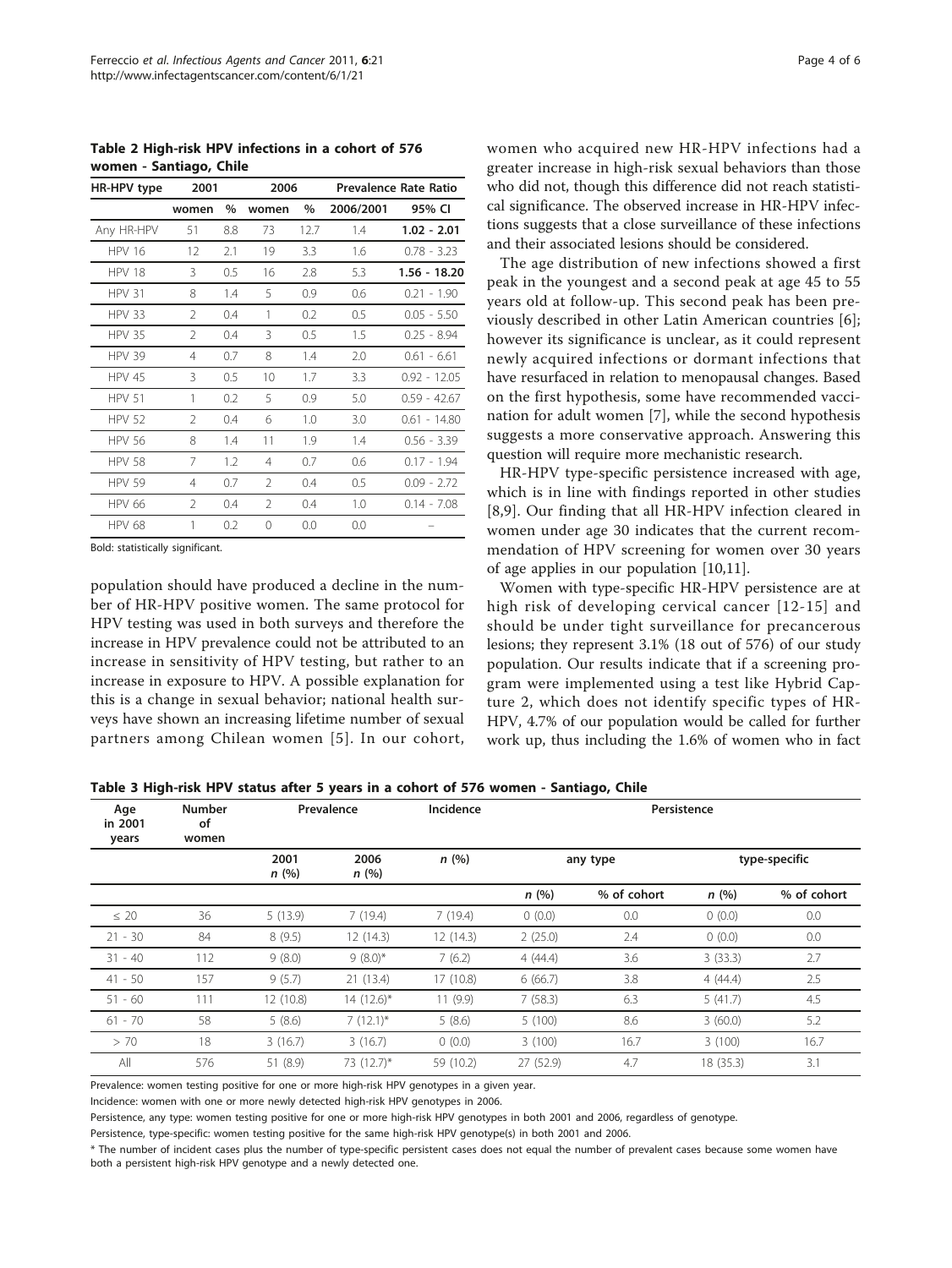<span id="page-4-0"></span>did not persist with the same HR-HPV type. This possibly unnecessary follow-up could be avoided if a typespecific test were used, but this should be balanced against the higher cost of the test. Recent studies conducted in Canada [16], Mexico [17], South Africa [[18](#page-5-0)], Europe and the US [[19\]](#page-5-0) have shown that implementation of an HPV screening strategy, even without genotyping, can be highly cost effective when compared with cytology screening alone.

A major strength of this study is that it is the first in Chile that follows a population-based cohort of women to learn about the natural history of HR-HPV infection in our population. Other strengths include the broad age range of enrolled women, the collection of comprehensive information on risk factors, and the performance of DNA testing at a world reference laboratory.

In conclusion, HR-HPV prevalence in our study population increased during the follow-up period, presumably the result of changes in sexual behavior, which could lead to an increase in cervical cancer in this population. In order to strengthen our prevention programs, newly available tools such as HPV-based screening tests should be considered in Chile. In our study, all HR-HPV infections in women under 30 years old cleared, supporting the current recommendation of HR-HPV screening for women over 30 years of age.

#### Abbreviations

HPV: human papillomavirus; HR: high-risk; ASCUS: atypical squamous cells of undetermined significance; STD: sexually transmitted disease; OR: odds ratio; CI: confidence interval.

#### Acknowledgements

This study was funded by Grant 1060645 FONDECYT, Chile. The funding source had no role in the study design, data collection, analysis and interpretation, or in the writing of this manuscript. We thank the following individuals for their assistance with this study: Rodrigo Prado, Amaranta Luzoro, José Manuel Ojeda, Salvatore Vaccarella,

Sandra Ampuero, Francisco Aguayo, Macarena Vargas and Sabina Magedson.

#### Author details

<sup>1</sup>División de Salud Pública y Medicina Familiar, Escuela de Medicina Pontificia Universidad Católica de Chile, Marcoleta 434, Santiago 8330073, Chile. <sup>2</sup>Centro de Salud Familiar Santo Tomás, Santo Tomás 0987, Santiago 8830001, Chile. <sup>3</sup>International Agency for Research on Cancer, 150 cours Albert Thomas, 69372 Lyon cedex 08, France. <sup>4</sup>Department of Pathology, VU University Medical Center, De Boelelaan 1117, 1081 HV Amsterdam, The **Netherlands** 

#### Authors' contributions

CF was responsible for the study conception, design and implementation, and analysis and interpretation of data. FO carried out the field work and was responsible for data collection. KP coordinated the field work and AC coordinated the collection and preparation of samples at the laboratory. AD performed the statistical analyses. CF, VV, SF and PS were responsible for the analysis and interpretation of data. CF, VV and AD drafted the manuscript. All authors revised the manuscript critically and approved the final version for publication.

#### Competing interests

The authors declare that they have no competing interests.

Received: 12 September 2011 Accepted: 16 November 2011 Published: 16 November 2011

#### References

- 1. Ferreccio C, Prado R, Luzoro A, Ampuero SL, Snijders PJF, Meijer CJLM, Vaccarella SV, Jara AT, Puschel KI, Robles SC, Herrero R, Franceschi SF, Ojeda JM: [Population-based prevalence and age distribution of human](http://www.ncbi.nlm.nih.gov/pubmed/15598792?dopt=Abstract) [papillomavirus among women in Santiago, Chile.](http://www.ncbi.nlm.nih.gov/pubmed/15598792?dopt=Abstract) Cancer Epidemiol Biomarkers Prev 2004, 13(12):2271-6.
- 2. Ferreccio C, Corvalán A, Margozzini P, Viviani P, González C, Aguilera X, Gravitt PE: [Baseline assessment of prevalence and geographical](http://www.ncbi.nlm.nih.gov/pubmed/18304362?dopt=Abstract) [distribution of HPV types in Chile using self-collected vaginal samples.](http://www.ncbi.nlm.nih.gov/pubmed/18304362?dopt=Abstract) BMC Public Health 2008, 8:78.
- 3. Departmento de Estadísticas e Información de Salud, Ministerio de Salud, Chile. [\[http://deis.minsal.cl/vitales/Mortalidad\\_causa/Chile.htm\]](http://deis.minsal.cl/vitales/Mortalidad_causa/Chile.htm), last accessed August 24 2011.
- 4. Jacobs MV, Walboomers JMM, Snijders PJF, Voorhorst FJ, Verheijen RH, Fransen-Daalmeijer N, Meijer CJ: [Distribution of 37 mucosotropic HPV](http://www.ncbi.nlm.nih.gov/pubmed/10861478?dopt=Abstract) [types in women with cytologically normal cervical smears: the age](http://www.ncbi.nlm.nih.gov/pubmed/10861478?dopt=Abstract)[related patterns for high-risk and low-risk types.](http://www.ncbi.nlm.nih.gov/pubmed/10861478?dopt=Abstract) Int J Cancer 2000, 87:221-7.
- 5. González E, Molina T, Montero A, Martínez V, Leyton C: [Comportamientos](http://www.ncbi.nlm.nih.gov/pubmed/21267112?dopt=Abstract) [sexuales y diferencias de género en adolescentes usuarios de un](http://www.ncbi.nlm.nih.gov/pubmed/21267112?dopt=Abstract) [sistema público de salud universitario.](http://www.ncbi.nlm.nih.gov/pubmed/21267112?dopt=Abstract) Rev Méd Chile 2007, 135(10):1261-1269.
- 6. Schiffman M, Kjaer SK: [Natural history of anogenital human](http://www.ncbi.nlm.nih.gov/pubmed/12807940?dopt=Abstract) [papillomavirus infection and neoplasia.](http://www.ncbi.nlm.nih.gov/pubmed/12807940?dopt=Abstract) In J Natl Cancer Inst Monogr. Volume 31. Oxford University Press; 2003:14-9.
- 7. Castellsagué X, Schneider A, Kaufmann AM, Bosch FX: [HPV vaccination](http://www.ncbi.nlm.nih.gov/pubmed/19819540?dopt=Abstract) [against cervical cancer in women above 25 years of age: key](http://www.ncbi.nlm.nih.gov/pubmed/19819540?dopt=Abstract) [considerations and current perspectives.](http://www.ncbi.nlm.nih.gov/pubmed/19819540?dopt=Abstract) Gynecol Oncol 2009, 115(3 Suppl):S15-23.
- 8. Castle PE, Schiffman M, Herrero R, Hildesheim A, Rodríguez AC, Bratti MC, Sherman ME, Wacholder S, Tarone R, Burk RD: [A prospective study of age](http://www.ncbi.nlm.nih.gov/pubmed/15871112?dopt=Abstract) [trends in cervical human papillomavirus acquisition and persistence in](http://www.ncbi.nlm.nih.gov/pubmed/15871112?dopt=Abstract) [Guanacaste, Costa Rica.](http://www.ncbi.nlm.nih.gov/pubmed/15871112?dopt=Abstract) J Infect Dis 2005, 191:1808-16.
- Rodríguez AC, Schiffman M, Herrero R, Hildesheim A, Bratti C, Sherman ME, Solomon D, Guillén D, Alfaro M, Morales J, Hutchinson M, Katki H, Cheung L, Wacholder S, Burk RD: [Longitudinal study of human](http://www.ncbi.nlm.nih.gov/pubmed/20157096?dopt=Abstract) [papillomavirus persistence and cervical intraepithelial neoplasia grade 2/](http://www.ncbi.nlm.nih.gov/pubmed/20157096?dopt=Abstract) [3: critical role of duration of infection.](http://www.ncbi.nlm.nih.gov/pubmed/20157096?dopt=Abstract) J Natl Cancer Inst 2010, 102:315-324.
- 10. Almonte M, Murillo R, Sánchez GI, Jerónimo J, Salmerón J, Ferreccio C, Lazcano-Ponce E, Herrero R: [Nuevos paradigmas y desafíos en la](http://www.ncbi.nlm.nih.gov/pubmed/21271014?dopt=Abstract) [prevención y control del cáncer de cuello uterino en América Latina.](http://www.ncbi.nlm.nih.gov/pubmed/21271014?dopt=Abstract) Salud Publica Mex 2010, 52:544-559.
- 11. Almonte M, Sasieni P, Cuzick J: Incorporating human papillomavirus testing into cytological screening in the era of prophylactic vaccines. Best Pract Res Cl Ob 2011, 25(5):617-629.
- 12. Guo YL, You K, Qiao J, Zhao YM, Liu CR, Geng L: Natural history of infections with high-risk HPV in Chinese women with abnormal cervical cytology findings at baseline. Int J Gynecol Obstet 2010, 110:137-140.
- 13. Koshiol J, Lindsay L, Pimenta JM, Poole C, Jenkins D, Smith JS: [Persistent](http://www.ncbi.nlm.nih.gov/pubmed/18483125?dopt=Abstract) [human papillomavirus infection and cervical neoplasia: a systematic](http://www.ncbi.nlm.nih.gov/pubmed/18483125?dopt=Abstract) [review and meta-analysis.](http://www.ncbi.nlm.nih.gov/pubmed/18483125?dopt=Abstract) Am J Epidemiol 2008, 168(2):123-137
- 14. Kjaer SK, Frederiksen K, Munk C, Iftner T: [Long-term absolute risk of](http://www.ncbi.nlm.nih.gov/pubmed/20841605?dopt=Abstract) [cervical intraepithelial neoplasia grade 3 or worse following human](http://www.ncbi.nlm.nih.gov/pubmed/20841605?dopt=Abstract) [papillomavirus infection: role of persistence.](http://www.ncbi.nlm.nih.gov/pubmed/20841605?dopt=Abstract) J Natl Cancer Inst 2010, 102(19):1478-1488.
- 15. Sundström K, Eloranta S, Sparén P, Dahlström LA, Gunnell A, Lindgren A, Palmgren J, Ploner A, Sanjeevi CB, Melbye M, Dillner J, Adami HO, Ylitalo N: [Prospective study of human papillomavirus types, HPV persistence, and](http://www.ncbi.nlm.nih.gov/pubmed/20671136?dopt=Abstract) [risk of squamous cell carcinoma of the cervix.](http://www.ncbi.nlm.nih.gov/pubmed/20671136?dopt=Abstract) Cancer Epidemiol Biomarkers Prev 2010, 19(10):2469-78.
- 16. Vijayaraghavan A, Efrusy MB, Mayrand MH, Santas CC, Goggin P: [Cost](http://www.ncbi.nlm.nih.gov/pubmed/20737813?dopt=Abstract)[effectiveness of high-risk human papillomavirus testing for cervical](http://www.ncbi.nlm.nih.gov/pubmed/20737813?dopt=Abstract) [cancer screening in Québec, Canada.](http://www.ncbi.nlm.nih.gov/pubmed/20737813?dopt=Abstract) Can J Public Health 2010, 101(3):220-5.
- 17. Flores YN, Bishai DM, Lorincz A, Shah KV, Lazcano-Ponce E, Hernández M, Granados-García V, Pérez R, Salmerón J: [HPV testing for cervical cancer](http://www.ncbi.nlm.nih.gov/pubmed/21170578?dopt=Abstract)